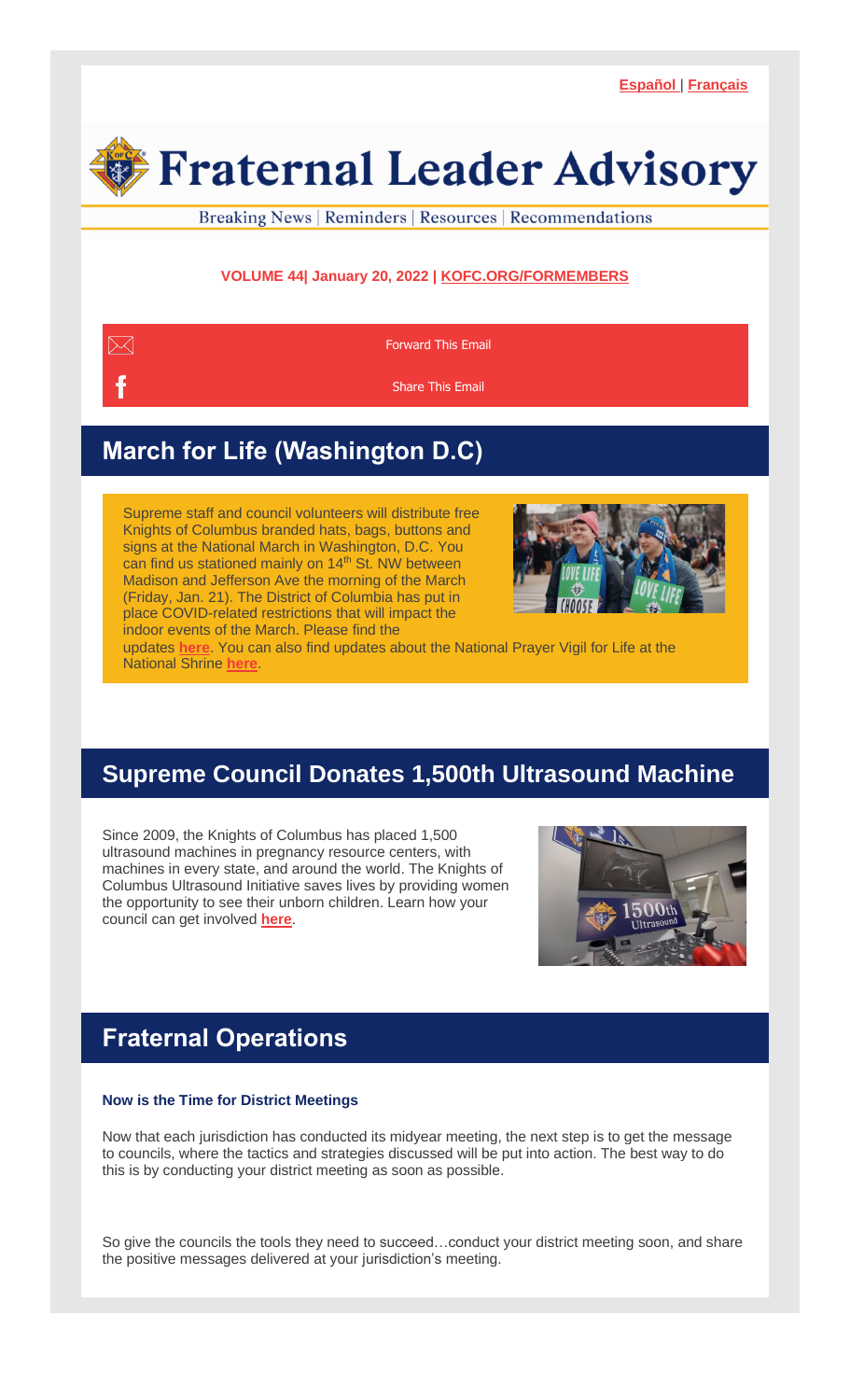#### **Sample [Agenda](https://r20.rs6.net/tn.jsp?f=0018bkSy9PF8V3kAOCAUqT3NZInbD2oiTJ68oCk0S_t-CHMG-CgNRnW4YbyYKmXdKHqeLIOxz9RgIL2Xc2ltpUlFdNMTN99TombOgykz6uyEn_lYDZUI-jfb4ljHvkmyo-mhI4eP0rq4D1zzD2A_xE5u6nhNz3xmukHRJpJjsJ8KhcVoePsEbLOCAPaqTqHujpb679GBUTTP4z23-RTpbp7MaNtAaZl5iCC79wYkAHVSpMkekPMUqn9Lna34Z7i8toSpH1BXkK55MnFUfk8cE_rn97GpJakrKnuaJSmS54m7IdWiqscVWVZXeD8j_Lcv_fkzhcBbTV_BFLXgD52FZDxHuQ2R7TcMWRU0a3Zi05YS1tXz1Ay30dfqA==&c=lwqjY6j1lqUWpseXyBq4BplnqA98lPFVlVMB4iYk5k1GvCvp0agUPQ==&ch=1tONnhYcWtf5f6FAZQV8uiTuMP97MdpoN_b6DAngcjPycfwlMvJk1w==)**

### **Programs**

#### **Into the Breach**

Knights need to better recognize the breaches facing them and how to respond as a man of God. Invite the men of your parish to watch and discuss Into the Breach and see how authentic Catholic masculinity can change your community. For more information on the Into the Breach video series, click **[here](https://r20.rs6.net/tn.jsp?f=0018bkSy9PF8V3kAOCAUqT3NZInbD2oiTJ68oCk0S_t-CHMG-CgNRnW4cqR_zZBf6zhJKgKiKvlbaynbdQPT-urVzSxtr9k7oiX1mYi7cEUZx12on7vn8yqbUwoonrNmR8PaB50Ry9fcLh5aSdEVarSUxcg9SJKTsYnoDIKGbxMQu3SBBErZcZ395HCxZ-237-o0C7i6EahCK4ftfHaNCaPaMFDYrkNBn1Ty_0DL-ZEEkPSx2YxfJmTcVWbdCMVDhwQTlXcFFviBS5iMu29BkFrOKn4R8kw9VxpZtfxZ-FTbrTOb8Vum_dtAZ95KXk8xLjFQz_W9LinjRs=&c=lwqjY6j1lqUWpseXyBq4BplnqA98lPFVlVMB4iYk5k1GvCvp0agUPQ==&ch=1tONnhYcWtf5f6FAZQV8uiTuMP97MdpoN_b6DAngcjPycfwlMvJk1w==)**.

#### **Family Fully Alive**

Building a strong family prayer life is one of the key factors in passing on the faith to the next generation, and Family Fully Alive will help Knights do that for their families. Plan how you are going to distribute your Family Fully Alive booklets and promote the prayers and activities associated with the program. Learn more **[here](https://r20.rs6.net/tn.jsp?f=0018bkSy9PF8V3kAOCAUqT3NZInbD2oiTJ68oCk0S_t-CHMG-CgNRnW4Y5lM5BwDCMd2p6df6SJYRRoFCVflFBTWoZkIP0RWA54TIWpjQFDY2ntwcRlSh2h-tUDyYX6lwcJXPkcz0qEYFPc34vkSCbDMgVbMF8hmSMrVRPapTtBYaJpP2xir2LkdRJzWAmhMiKy81gA3CTs7ETtH5pxitXqfc8PXDk5bhwJn9olEt59bRe7EDfUSAyaXeBopS5_W3FyDt8PAbMsVaZrdpv9No2Ms00Ziors9fyTaFKYZkPwZHfOVq0CPKtCES5zvv9jQb0g52MP0fr7LgpVGyQguKSKJdkLRa9sMzqJwNBE8Yeg8ec5IbpTjdNBYNuGSAJALJBC&c=lwqjY6j1lqUWpseXyBq4BplnqA98lPFVlVMB4iYk5k1GvCvp0agUPQ==&ch=1tONnhYcWtf5f6FAZQV8uiTuMP97MdpoN_b6DAngcjPycfwlMvJk1w==)**.

For important dates, action items and resources, visit our Overview and Highlights page **[here](https://r20.rs6.net/tn.jsp?f=0018bkSy9PF8V3kAOCAUqT3NZInbD2oiTJ68oCk0S_t-CHMG-CgNRnW4fMFeuZIxx_uMTYnnxRFAVaLSvCNYdRMa_MVC9bDqj5OMgA8BvpPuGtvrXmghzRdqcbJcrwsrKlQWEk4vqNOg1T_CykeA8H1kiY9ERQKLQBOfzsJqkEp3dvQ4hNLn_PosLUw58M233_cuL4wyPWA9DQWO0yuiVTERG1TgPd0PWxMCoJjvR1VGa_kP4P2cemssYCOcMnvjoIEqD5zX4Tn6f9PG3VqPuxVoafBckU2cxja8FEOPlAsSl73qH61skH8HkSl2hfh2S6IbxG7zLKqpANIR5iOC7w3hec1RM987LYmKLMBJqPT4OaWri48xQKtxQ==&c=lwqjY6j1lqUWpseXyBq4BplnqA98lPFVlVMB4iYk5k1GvCvp0agUPQ==&ch=1tONnhYcWtf5f6FAZQV8uiTuMP97MdpoN_b6DAngcjPycfwlMvJk1w==)**.

## **Invite & Engage**

#### **District Deputies – Are You On-Track?**

The goal for district deputies in our quarterly incentive was to be at 70% of goal or better by December 31, and to be at 100% of goal by March 31. Also, your state council has a goal of one Exemplification of Charity, Unity & Fraternity per district per quarter. Are you on-track to meet those goals? Visit **[kofc.org/membership](https://r20.rs6.net/tn.jsp?f=0018bkSy9PF8V3kAOCAUqT3NZInbD2oiTJ68oCk0S_t-CHMG-CgNRnW4VRrdWXupuVChGaJ4d8bivLHxv8zxiA8XdYG6uzdK6tCjajT2CBZPW4HY1z7JZPdNl7bC9K6stOo4S0DsWb6dbOUBxu-h3uG-YGFh_iter17WCd7NtFGXfkQ9N8CbFhgjkY0CqoxIz4A3jhDoJL7MtXHI4TIqJkydEz6XMQ9yH8OYW_vpXAyEoQLiQy4zxTmu2pn6Bk6msXxFqKf9JbVFdoO3zJPf4qfow83y9elSrgRkIdmYzrwDLimyCv81S3HNtZNz-Z5P_I3nJ6k-KaRtfeyZs79KQHgPg==&c=lwqjY6j1lqUWpseXyBq4BplnqA98lPFVlVMB4iYk5k1GvCvp0agUPQ==&ch=1tONnhYcWtf5f6FAZQV8uiTuMP97MdpoN_b6DAngcjPycfwlMvJk1w==)** for ideas that may help, and **[kofc.org/incentives](https://r20.rs6.net/tn.jsp?f=0018bkSy9PF8V3kAOCAUqT3NZInbD2oiTJ68oCk0S_t-CHMG-CgNRnW4fjlY7DKXBwp5CfC26QZuTMtlWIg6tldSw6i0_MlM3RPT_xqjDlQcS3OluJ2e1ETwPp9AlC2aOXjpXcyHzHWWTGqVm0LrojkOTHocRMiY_lc7ph8AIxmf7ojBh2iu3Kial9iXaUxSLmCxWadvvl-F9Ktw7U5qq9UTbOO_Mau83i0ukWoW0cpyXdsc0qeQaKS5nPnsuv-W0Y8WfSWlN1KX5K6dWdKYmSENau1Xe32wv6WQaMjoDcM18LvL87Yhhn6QQXEqjBOvyfdszqIvIHxhDTkU4sv2LKFazZOsg7Uw_FMi-lV-_ID8vQ=&c=lwqjY6j1lqUWpseXyBq4BplnqA98lPFVlVMB4iYk5k1GvCvp0agUPQ==&ch=1tONnhYcWtf5f6FAZQV8uiTuMP97MdpoN_b6DAngcjPycfwlMvJk1w==)** for the details on our entire program of membership incentives.

### **District Deputy Corner**

- Remind every council to submit the *Annual Survey of [Fraternal](https://r20.rs6.net/tn.jsp?f=0018bkSy9PF8V3kAOCAUqT3NZInbD2oiTJ68oCk0S_t-CHMG-CgNRnW4bW9cYSQ88s6GN8PrVA0XVbVeThlm61qVNnxC1reQpK-xJ3a87ce5Dg0lZmdbc-1i6enKgwUv9zExdCcUPKWqDMKVkAl1sDIyJYGZ-ekpPFOgqV1SsmBLhKkc5CDmadbUxCVmNIraDGwOnX3Ll36gjKnaf4kv8CeZbWzo2s49w6Wl2Pe57Wr9p_ToJ56mBe8aML6VOZu5UKB37Z3QqCFsDnaM1EYjkG8kS0ENTAQcBy37ic-rni95U-QJOuzuGzKlfBLy-vSr0i3O6HLVQ3UHLytHqHA_zDSi-TxLtWpcJUc&c=lwqjY6j1lqUWpseXyBq4BplnqA98lPFVlVMB4iYk5k1GvCvp0agUPQ==&ch=1tONnhYcWtf5f6FAZQV8uiTuMP97MdpoN_b6DAngcjPycfwlMvJk1w==) [Activity](https://r20.rs6.net/tn.jsp?f=0018bkSy9PF8V3kAOCAUqT3NZInbD2oiTJ68oCk0S_t-CHMG-CgNRnW4bW9cYSQ88s6GN8PrVA0XVbVeThlm61qVNnxC1reQpK-xJ3a87ce5Dg0lZmdbc-1i6enKgwUv9zExdCcUPKWqDMKVkAl1sDIyJYGZ-ekpPFOgqV1SsmBLhKkc5CDmadbUxCVmNIraDGwOnX3Ll36gjKnaf4kv8CeZbWzo2s49w6Wl2Pe57Wr9p_ToJ56mBe8aML6VOZu5UKB37Z3QqCFsDnaM1EYjkG8kS0ENTAQcBy37ic-rni95U-QJOuzuGzKlfBLy-vSr0i3O6HLVQ3UHLytHqHA_zDSi-TxLtWpcJUc&c=lwqjY6j1lqUWpseXyBq4BplnqA98lPFVlVMB4iYk5k1GvCvp0agUPQ==&ch=1tONnhYcWtf5f6FAZQV8uiTuMP97MdpoN_b6DAngcjPycfwlMvJk1w==)* **[\(#1728\)](https://r20.rs6.net/tn.jsp?f=0018bkSy9PF8V3kAOCAUqT3NZInbD2oiTJ68oCk0S_t-CHMG-CgNRnW4bW9cYSQ88s6GN8PrVA0XVbVeThlm61qVNnxC1reQpK-xJ3a87ce5Dg0lZmdbc-1i6enKgwUv9zExdCcUPKWqDMKVkAl1sDIyJYGZ-ekpPFOgqV1SsmBLhKkc5CDmadbUxCVmNIraDGwfkjT1uyw4h0=&c=lwqjY6j1lqUWpseXyBq4BplnqA98lPFVlVMB4iYk5k1GvCvp0agUPQ==&ch=1tONnhYcWtf5f6FAZQV8uiTuMP97MdpoN_b6DAngcjPycfwlMvJk1w==)** regardless of the amount of dollars and hours donated. Share the short **[training](https://r20.rs6.net/tn.jsp?f=0018bkSy9PF8V3kAOCAUqT3NZInbD2oiTJ68oCk0S_t-CHMG-CgNRnW4SgevA4yKcSLdAnywV9Sh97rn2-gJifjdOtWobIMHsgB77wZMaEbUwLS8DMFAM4vIkKT9w-m0vOk6QC6uZ7Vfpm3ls_9IJKuRbUK0e5jttwxiFdDjnxQO_S3qleiZd94QI1WshcaqFJX4-s2vGotb435WV8SF40gX1a9wuFsZ-27je_cZR6eBW0ngCMYcKjkMwm13E8FTmQsMI3axBEwIeB3DRupm-_R7FNtYsOmqAWl8jzlGFNJiZzYpsWoMzVvtfNEB091d90rmCZEqGR7PHM=&c=lwqjY6j1lqUWpseXyBq4BplnqA98lPFVlVMB4iYk5k1GvCvp0agUPQ==&ch=1tONnhYcWtf5f6FAZQV8uiTuMP97MdpoN_b6DAngcjPycfwlMvJk1w==) video** for best practices. Follow up to ensure timely submission.
- Submit a *[Semiannual](https://r20.rs6.net/tn.jsp?f=0018bkSy9PF8V3kAOCAUqT3NZInbD2oiTJ68oCk0S_t-CHMG-CgNRnW4R-om09w0IBIH3bDaZtd-lh7UKXjMp3JZr8hDyoS0FgmWpNIW538qcvQZJx5HJihRejpCrYAqimDLiMyfu4V3-ugt7NZDmP6Qf0PXKD9YxJLKI4N5rboCLL6y5-s6MKlYs1Xq7AnBWXF--HSrHe7V6DcR8T3DZawrm_tgzUfAr3bsieXIXXni1JtTrichQUaDiAJwIPELJYcx08xxRLNgG3ieNfwsjlqVc0IXfAdJcvm9C1uc5IoSfSG3HPp-rea6pXHjPaZJ360iVCHv-ksIJgmrOI0nb9WRDlefybD-AnRogZJ8GkVkUg=&c=lwqjY6j1lqUWpseXyBq4BplnqA98lPFVlVMB4iYk5k1GvCvp0agUPQ==&ch=1tONnhYcWtf5f6FAZQV8uiTuMP97MdpoN_b6DAngcjPycfwlMvJk1w==) Report on Council Status* **[\(#944\)](https://r20.rs6.net/tn.jsp?f=0018bkSy9PF8V3kAOCAUqT3NZInbD2oiTJ68oCk0S_t-CHMG-CgNRnW4R-om09w0IBIH3bDaZtd-lh7UKXjMp3JZr8hDyoS0FgmWpNIW538qcvQZJx5HJihRejpCrYAqimDLiMyfu4V3-ugt7NZDmP6Qf0PXKD9YxJLKI4N5rboCLL6y5-s6MKlYs1Xq7AnBWXF--HSrHe7V6AGfiE3q4dNKg==&c=lwqjY6j1lqUWpseXyBq4BplnqA98lPFVlVMB4iYk5k1GvCvp0agUPQ==&ch=1tONnhYcWtf5f6FAZQV8uiTuMP97MdpoN_b6DAngcjPycfwlMvJk1w==)** for each council in your district. These were due December 31. If a council is "inactive" or "dormant" please indicate that on the form. This is a requirement for **Star [District.](https://r20.rs6.net/tn.jsp?f=0018bkSy9PF8V3kAOCAUqT3NZInbD2oiTJ68oCk0S_t-CHMG-CgNRnW4Revbmc0Es1MfPFoBgPBMy42J4t3NRG2BlBfObSIQxKD5G0GQkvhvKVgWQ0MhJkmlO8ug3bgVV6mDagPw5Z7QhC68I5wl8z6Wsu2tYECwHV3K3-82qCklViwIsfUA6TC9F1VxZuQqVAJjPb4tMiVE3CR6Pifao-43awhIfRTOA2c3Xqm1FoC3SRy9bHJVrP3YIPNg8MOrnO9DfLkuZhDdIyN1kLWmDJduBzF4dGgeVvA76qqHRLRpCVVaWvxe1_e5-NgfOr2_ZA6tN1wMVaQD-3bUGM2AByJGr81nbVN-acF&c=lwqjY6j1lqUWpseXyBq4BplnqA98lPFVlVMB4iYk5k1GvCvp0agUPQ==&ch=1tONnhYcWtf5f6FAZQV8uiTuMP97MdpoN_b6DAngcjPycfwlMvJk1w==)**

### **Council Officer Corner**

#### **Grand Knight**

• Contact your pastor to discuss how your council can support the parish during Lent. He may be interested in the **Good Friday Family [Promotion](https://r20.rs6.net/tn.jsp?f=0018bkSy9PF8V3kAOCAUqT3NZInbD2oiTJ68oCk0S_t-CHMG-CgNRnW4X0N4qK79GjfSsDu-_i-nA0nDIzfH2q4AfqIaS6K5B7KTtknqFaq0boHUhg9qNUI_xjEnpSJyVPw0nPKCsUDISJeWk7-Hs6jFBUL5hPY2Le7dd8vofu_nvJd9dcqZuPCw8KR67BLFCS1GjXaAHZzxFdmlDR0lnq7rdk7zAo_5G-oiUJCyvAiDvoTTy5HqsRpMXyMoq8g2mXUjIINSZDPX1zEJUcSlp5g4xfTMzjy9j4yqHA8_ArwF3xC9O8tnwPjFtYlLP7Vg3eSidjkfgttxsdgilpr3inGpBsDu2LjYTKYzAMbJQLdMtroCynV1YthIyXmYU7mKraUbJr3FEcd-FBb-1C9oeXogQ==&c=lwqjY6j1lqUWpseXyBq4BplnqA98lPFVlVMB4iYk5k1GvCvp0agUPQ==&ch=1tONnhYcWtf5f6FAZQV8uiTuMP97MdpoN_b6DAngcjPycfwlMvJk1w==)** and **[Spiritual](https://r20.rs6.net/tn.jsp?f=0018bkSy9PF8V3kAOCAUqT3NZInbD2oiTJ68oCk0S_t-CHMG-CgNRnW4f4ehCRPzhwWY9tDof1kmxllqi3_xR286Spithk0_hKAedC3FLfdHSSmDIdUKf9JQgi5_IeVRXxUu4cYUPcwISIary57U0eWkfhC_fFdjxa9PMQCFKmZedwW-k5fefJsqh10S4cc2UNdVkchJj0fkSyERh0bSk6OtuMZNLkfKqNZRqcasMpVQSoSakLNiISF2sTk-mQz-9CevTNPjbpvMBLVInCNrw7B3QOnGvkc0JwLsuxtKNER-oITIE43hJvxvSvFt1orSqJH4DzFJOVPEb5XSOQxMjJ4Al-hrTyhYBU6tt43Y0N7Q5TrMdMpRanoKSgc7iN-TjJo&c=lwqjY6j1lqUWpseXyBq4BplnqA98lPFVlVMB4iYk5k1GvCvp0agUPQ==&ch=1tONnhYcWtf5f6FAZQV8uiTuMP97MdpoN_b6DAngcjPycfwlMvJk1w==) [Reflection](https://r20.rs6.net/tn.jsp?f=0018bkSy9PF8V3kAOCAUqT3NZInbD2oiTJ68oCk0S_t-CHMG-CgNRnW4f4ehCRPzhwWY9tDof1kmxllqi3_xR286Spithk0_hKAedC3FLfdHSSmDIdUKf9JQgi5_IeVRXxUu4cYUPcwISIary57U0eWkfhC_fFdjxa9PMQCFKmZedwW-k5fefJsqh10S4cc2UNdVkchJj0fkSyERh0bSk6OtuMZNLkfKqNZRqcasMpVQSoSakLNiISF2sTk-mQz-9CevTNPjbpvMBLVInCNrw7B3QOnGvkc0JwLsuxtKNER-oITIE43hJvxvSvFt1orSqJH4DzFJOVPEb5XSOQxMjJ4Al-hrTyhYBU6tt43Y0N7Q5TrMdMpRanoKSgc7iN-TjJo&c=lwqjY6j1lqUWpseXyBq4BplnqA98lPFVlVMB4iYk5k1GvCvp0agUPQ==&ch=1tONnhYcWtf5f6FAZQV8uiTuMP97MdpoN_b6DAngcjPycfwlMvJk1w==)**.